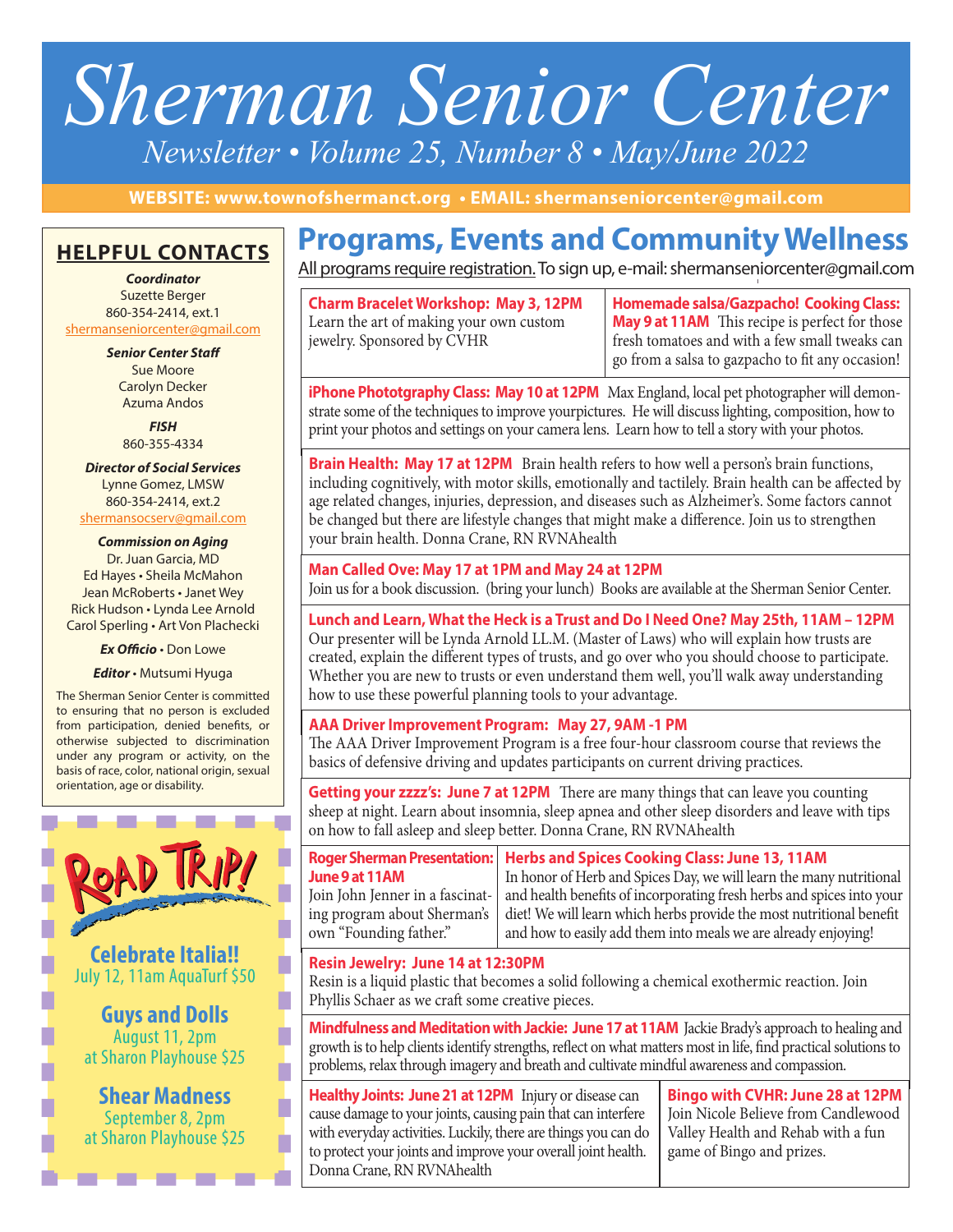## **Summer for Seniors**

# **Summer Activities for Seniors**



**Research shows** that spending time in nature has immense benefits for your mind and mood, which is even more reason to get outside and savour the sunshine!

Looking for activities that you can do outdoors this summer?

Here are a few ideas:

#### **• Read in nature**

Suggest your book club move outdoors while the weather is still nice — can be wonderful way to unwind

### **• Practice chair yoga outside**

Practice yoga in nature, and you can experience evn greater benefits to your mind, body and overall health and mood

### **• Garden**

Gardening is a great way to relax and enjoy some light physical activity. Flowers are at their most colorful and vibrant during the summer, and their wonderful fragrance fills the air. Before heading outside, just make sure you slatter on the sunscreen, don a widebrimmed hat to protect yourself from the sun and grab a pair of sturdy gardening gloves

**• Join a walking club**

Strengthen your muscles and bones, keep your heart healthy and enjoy the mood-lifting benefits of nature by joining walking club

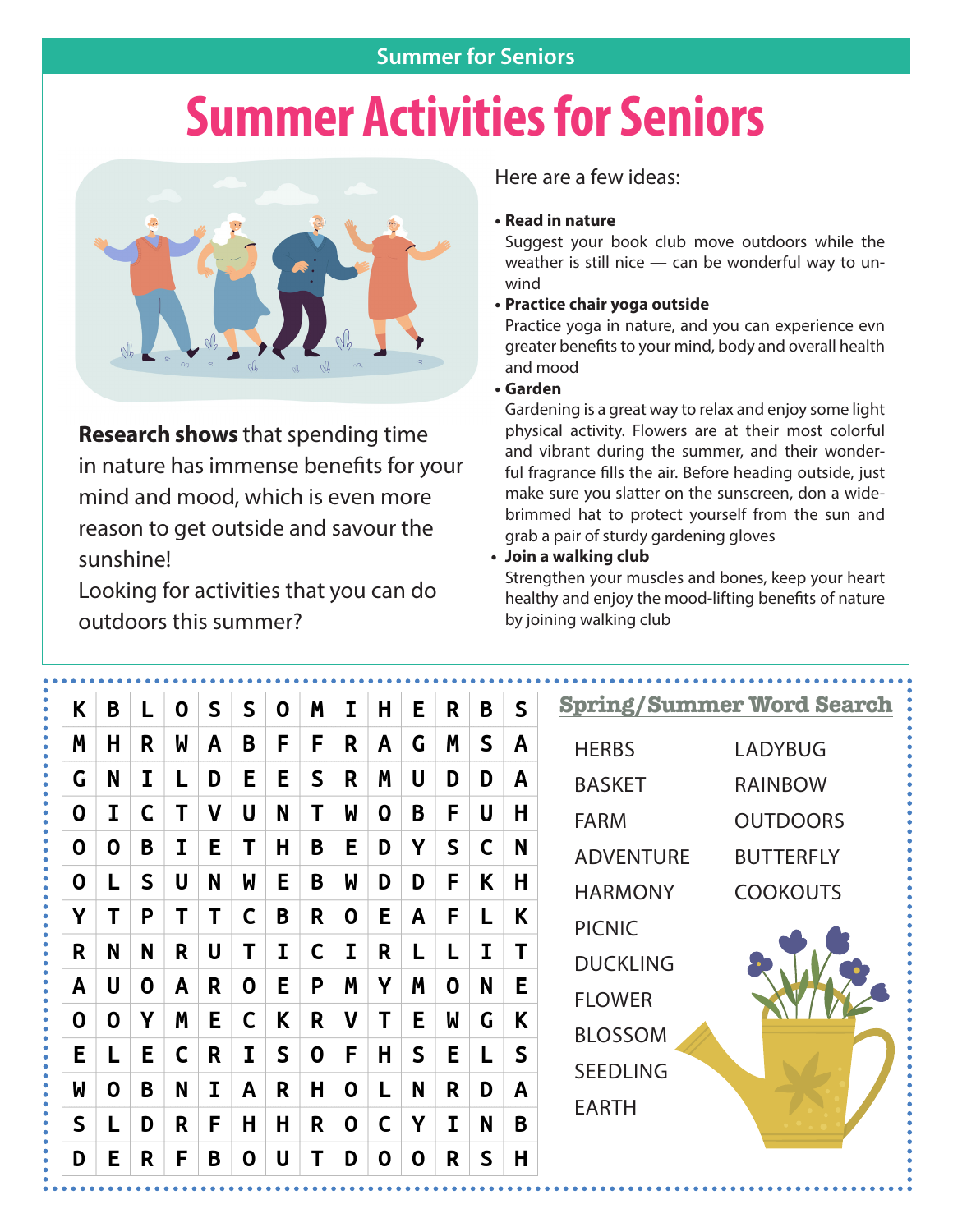| Sat | $\overline{\phantom{0}}$                                                                                                                       | $\overline{4}$                                                                                                               | $\overline{21}$                                                                                                                                                         | 28                                                                                                                        | 4                                                                                                                                                                          |
|-----|------------------------------------------------------------------------------------------------------------------------------------------------|------------------------------------------------------------------------------------------------------------------------------|-------------------------------------------------------------------------------------------------------------------------------------------------------------------------|---------------------------------------------------------------------------------------------------------------------------|----------------------------------------------------------------------------------------------------------------------------------------------------------------------------|
| Ë   | 10am Tai Chi for Beginners<br>10:30-1pm Tech Help<br>6 9am Walking Group<br>Appointments                                                       | 1-2pm Housatonic Provate<br>10-12pm Reach Out Train-<br>13 9am Walking Group<br>Court Judge Martin<br>Landgrebe<br>ing Event | 10am Tai Chi for Beginners<br>20 9am Walking Group                                                                                                                      | 9am Walking Group<br>27                                                                                                   | <b>Carol Voorhees</b>                                                                                                                                                      |
| Thu | 5 Cinco De Mayo<br>11am Boomwackers<br>10am Exercise Club<br>1-3pm Bridge Club<br>Senior Meal Delivery                                         | 12 10am Exercise Club<br>11am Memoir Demo<br>1-3pm Bridge Club<br>Senior Meal Delivery                                       | 19 10am Exercise Club<br>11am Crafts with Jodi<br>1-3pm Bridge Club<br>Senior Meal Delivery                                                                             | 26 10am Exercise Club<br>1-3pm Bridge Club<br>Senior Meal Delivery                                                        | Ann Torok - Betty Beatty -                                                                                                                                                 |
| Wed | Shopping Trip: New Milford<br>12pm Luncheon<br>12:30pm Birthday Cake<br>Celebrate May Birthdays!<br>1-3pm Pinochle Club<br>4 9am Walking Group | Shopping Trip: New Milford<br>11 9am Walking Group<br>1-3pm Pinochle Club<br>12pm Luncheon                                   | 12pm International Potluck<br>Shopping Trip: New Milford<br>18 9am Walking Group<br>1-3pm Pinochle Club<br>and Farewell to Lisa                                         | 11am Lunch and Learn Trusts<br>Shopping Trip: New Milford<br>25 9am Walking Group<br>1-3pm Pinochle Club<br>- Atty Arnold | $\overline{\phantom{0}}$                                                                                                                                                   |
| Tue | 12pm Charm Bracelet<br>Workshop<br>3 9:30am Senior Dine<br>Senior Meal Delivery<br>11am Chair Yoga                                             | 12pm Using your iPhone to<br>take good photos<br>10 9:30am Senior Dine<br>Senior Meal Delivery<br>11 am Chair Yoga           | hemal:<br>Man<br><b>1pm Book Discussion:</b><br><i>Called Ove</i> by Fredrik Bac<br>17 9:30am Senior Dine<br>12pm Brain Health<br>Senior Meal Delivery<br>No Chair Yoga | ್ಥ<br>12pm Movie: Man Call<br>Ove - bring your lunch<br>24 9:30am Senior Dine<br>Senior Meal Delivery<br>11 am Chair Yoga | May Birthdays: Carol Mehne • Tony Langley • Robert Reiling • Roger Munch •<br>31 9:30am Senior Dine<br>Senior Meal Delivery<br>11am Chair Yoga<br>12pm Bingo<br>1:15 Music |
| Mon | 1-3pm Pinochle Club<br>2 9am Walking Group<br>Trip: Danbury Mall<br>9:30am Senior Dine                                                         | 12pm Blood Pressure<br>Clinic<br>1-3pm Pinochle Club<br>11am Cooking Class<br>9<br>9:30am Senior Dine                        | 1-3pm Pinochle Club<br>Trip: ShopRite and<br>Burlington, Chinese<br>Buffet for lunch<br>16<br>9:30am Senior Dine                                                        | 1-3pm Pinochle Club<br>Senior Meal Delivery<br>$\frac{23}{9:30}$ am Senior Dine                                           | 30 Memorial Day<br>Office Closed                                                                                                                                           |
| Sun |                                                                                                                                                | 8 Mother's Day                                                                                                               | 15                                                                                                                                                                      | 22                                                                                                                        | 29                                                                                                                                                                         |

**MAY 2022 MAY 2022**